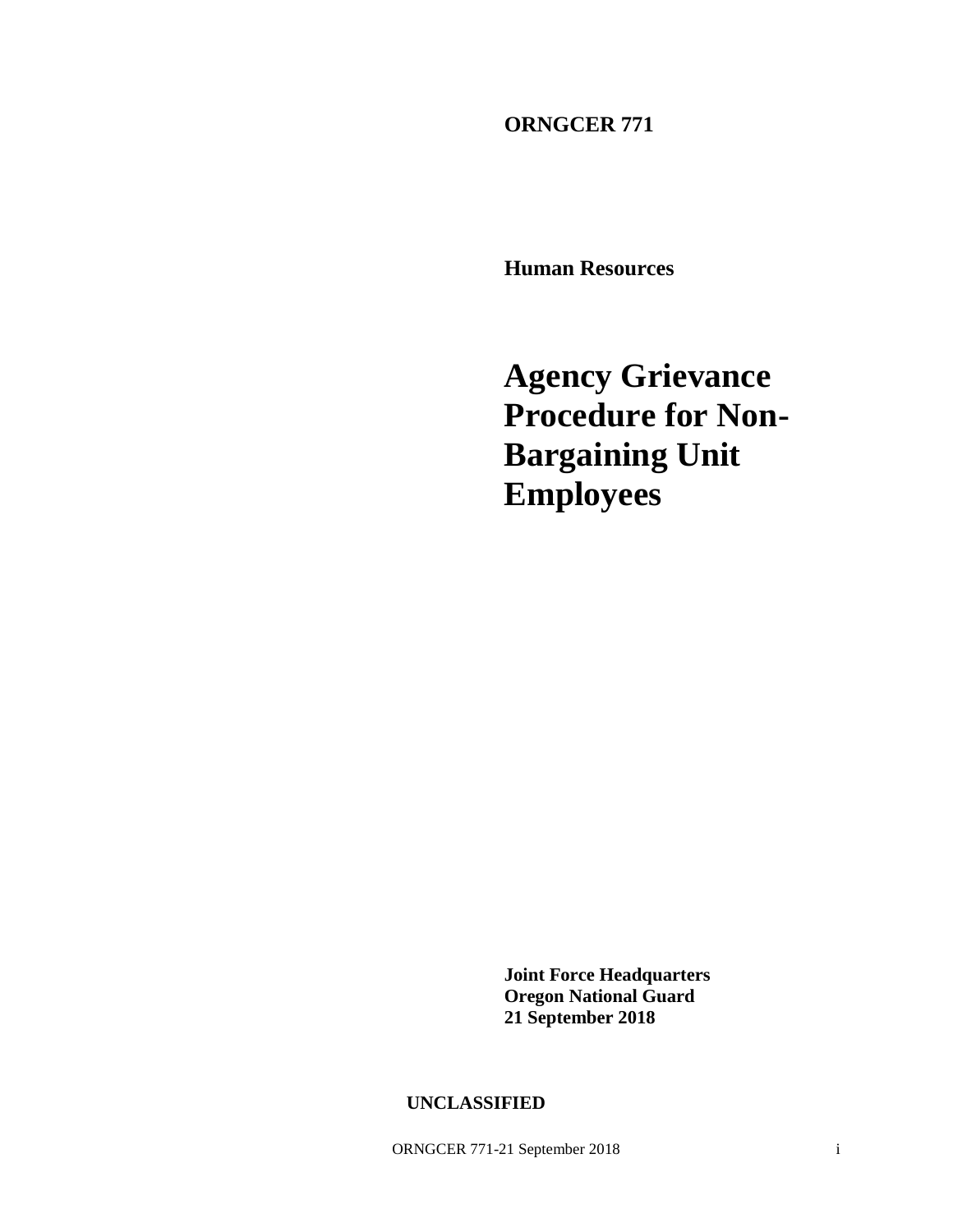**Joint Force Headquarters** Salem, OR 21 September 2018

**Oregon National Guard Civilian Employee Regulation 771** 

#### **Human Resources**

#### **Oregon National Guard Agency Grievance Procedure**

By Order of the Governor:

MICHAEL E. STENCEI

Major General The Adjutant General

Official:

want mathe

**STUART K. MATHEW** Colonel, ORANG Chief of the Joint Staff

History. This publication replaces previous ORARNGR 690-6 and ORANGR 36-101, Oregon National Guard Agency Grievance Procedures for Non-Bargaining Unit Members. An agency grievance procedure is required IAW 5 CFR 771.

Summary. This regulation implements and describes the Agency Grievance Procedure (AGP) for the Oregon National Guard. The AGP is an internal system designed for providing prompt and fair resolution of non-bargaining unit Employees' dissatisfactions. Procedures include Alternative Dispute Resolution (ADR).

Applicability. This regulation applies to all Oregon National Guard federal employees, including both T32 USC and T5 USC employees under the administrative control of the Adjutant General (hereafter referred to as employee(s)) except for employees covered under the agency's Collective Bargaining Agreement (CBA). The CBA contains grievance procedures applicable to bargaining unit members.

**Proponent and exception authority.** The proponent for this regulation is the Director of Human Resources (DHR). The DHR has authority to approve exceptions to this regulation that are consistent with controlling law and regulation. The DHR may delegate this approval authority in writing, to the Deputy Director of Human Resources (DDHR), a branch chief, or specialist in the Human Resources Office as deemed appropriate.

Suggested Improvements. Users are invited to send comments and suggested improvements to the Human Resources Office inbox at: ng.or.orarng.mbx.jl-hro@mail.mil.

Distribution. This publication is available through links on several ORNG web sites or in print media, through the Human Resources Office at 503 584 3975.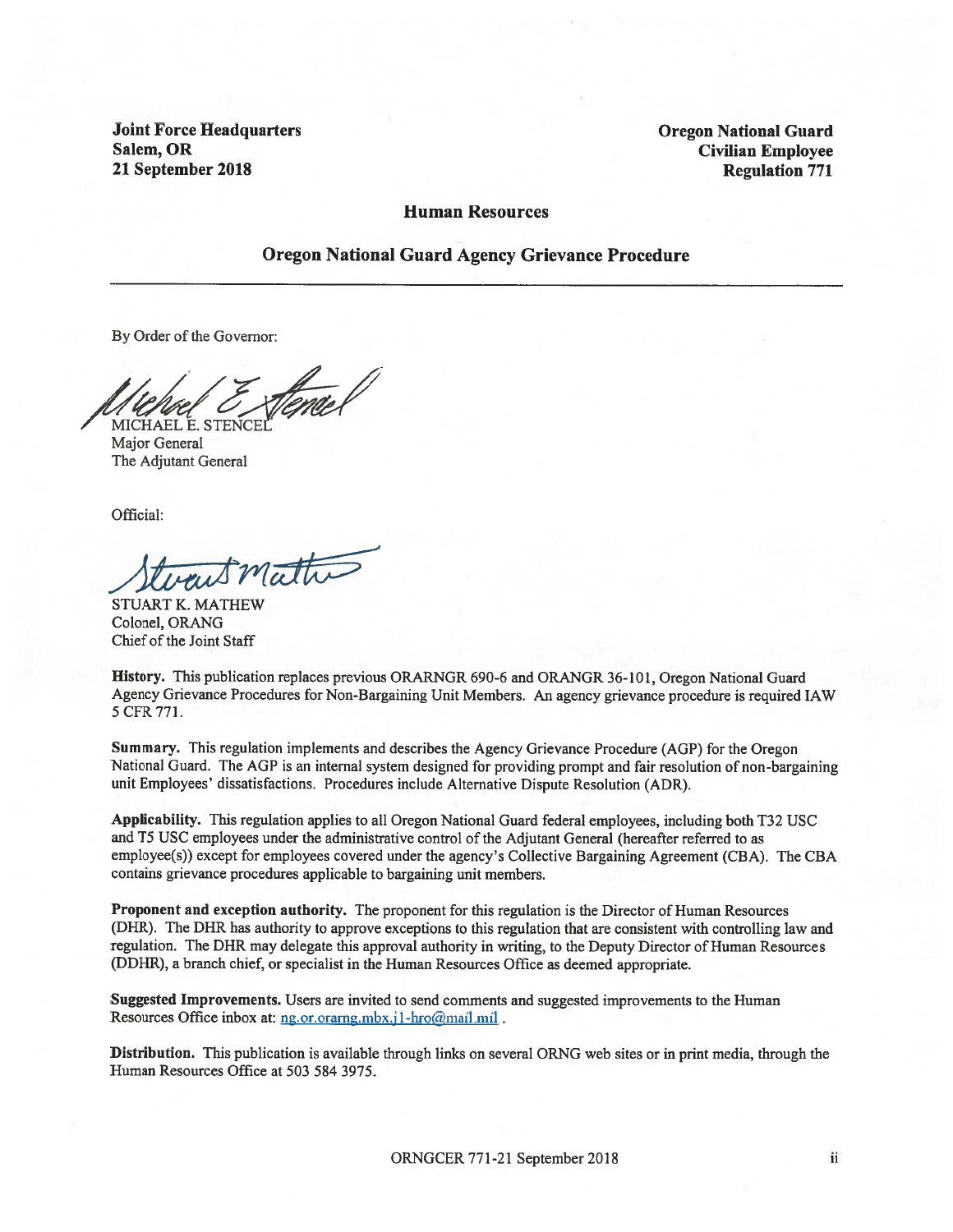## **Contents**

### **Section 1 - General**

Purpose 1-1, *page* 4 References 1-2, *page* 4 Policy 1-3, *page* 4 Definitions 1-4, *page* 4 Coverage 1-5, *page* 4 Exclusions 1-6, *page* 4 Right of All Parties to Seek Advice 1-7, *page* 5 Rights of the Grievant 1-8, *page* 5 Representation 1-9, *page* 5

### **Section 2 – Grievance Procedures**

The Step One Grievance 2-1, *page* 5 The Step Two Grievance 2-2, *page* 6 The Step Three Adjutant General's Review 2-3, *page* 6

### **Section 3 – Alternate Dispute Resolution (ADR)**

General 3-1, *page* 7 Purpose 3-2, *page* 7 Issues Appropriate for ADR 3-3, *page* 7

#### **Section 4 – Mediation**

General 4-1, *page* 7 Conditions for Mediation 4-2, *page* 8 Issues Appropriate for Mediation 4-3, *page* 8 Issues NOT Appropriate for Mediation 4-4, *page* 8 Timing of Mediation 4-5, *page* 8 Agreement 4-6, *page* 8 Request for Mediation 4-7, *page* 8 The Mediation Process 4-8, *page* 8 Grievant's Responsibilities 4-9, *page* 9 Respondent's Responsibilities 4-10, *page* 9 Office of Primary Responsibility 4-11, *page* 9

#### **Appendix A-References,** *page* 11

**Glossary,** *page* 11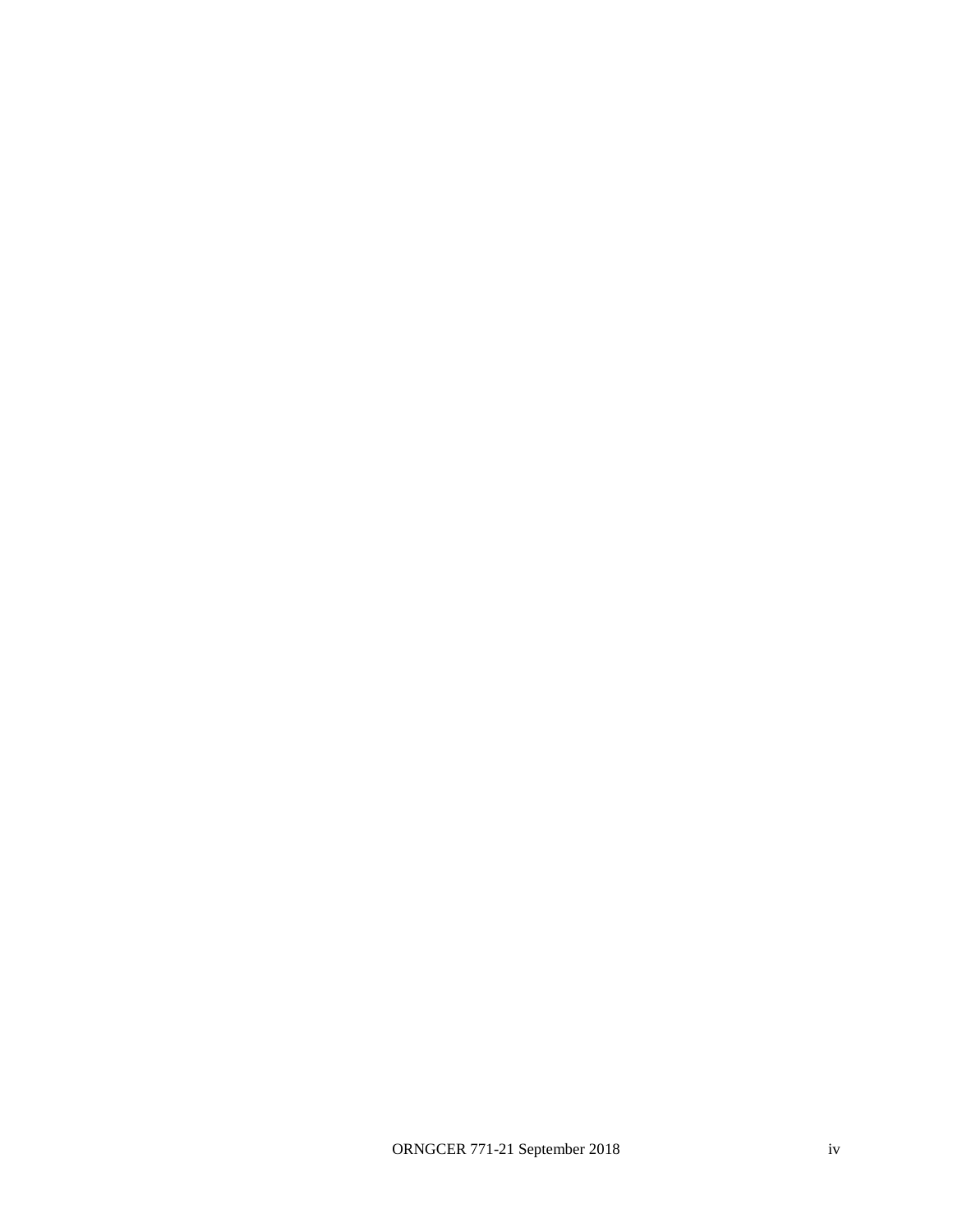## **Section 1 Introduction**

## **1-1. Purpose**

This regulation implements and describes the Agency Grievance Procedure (AGP) for the Oregon National Guard. The AGP is an internal system designed for providing prompt and fair resolution of non-bargaining unit Employees' dissatisfactions. The AGP includes a provision for Alternative Dispute Resolution (ADR).

# **1-2. References**

- *a.* 5 CFR, Parts 771 Agency Administrative Grievance System
- *b.* 32 USC, Section 709 Employees Employment, use, status

# **1-3. Policy**

The Adjutant General of Oregon provides, through this grievance procedure, a means of communication between management and non-bargaining unit Employees for settlement of disagreements, misunderstandings, and issues of concern and dissatisfaction. Grievances will be processed through the step one stage before being advanced to step two. First level supervisors are delegated the authority for informal resolution of grievances for Employees under their supervision. The step one may include ADR. Participation in ADR does not limit the grievant's rights to continue with the grievance procedure.

## **1-4. Definitions**

*a.* Confidential Employee. ''Confidential Employee'' means an employee who acts in a confidential capacity with respect to an individual who formulates or effectuates management policies in the field of labor-management relations. (5 USC 7103(a)(13)

*b.* Grievance. "Grievance" means any complaint by an employee concerning any matter relating to the employment of the employee; any claimed violation, misinterpretation, or misapplication of any law, rule or regulation.  $(5 \text{ USC } 7103(a)(9)(A))$ 

# **1-5. Coverage**

The AGP covers all Oregon Army and Air National Guard federal employees who are not members of the bargaining unit and therefore not covered by the negotiated grievance procedure. Non-bargaining unit members include all managers, supervisors, human resources personnel and confidential employees. These grievance procedures apply to matters of concern or dissatisfaction relating to the employment of an individual under the jurisdiction of the Adjutant General and any instance where an employee alleges coercion, reprisal, discrimination or retaliation in association with his/her grievance.

## **1-6. Exclusions**

*a.* The AGP may not be used to grieve:

(1) Separation from employment status due to failure to maintain a military assignment with the Oregon National Guard or due to failure to hold a military rank commensorate with the Technician position IAW 32 USC 709(f)(1)(A).

(2) Non-selection for a position from a group of properly certified candidates.

(3) Non-adoption of a suggestion.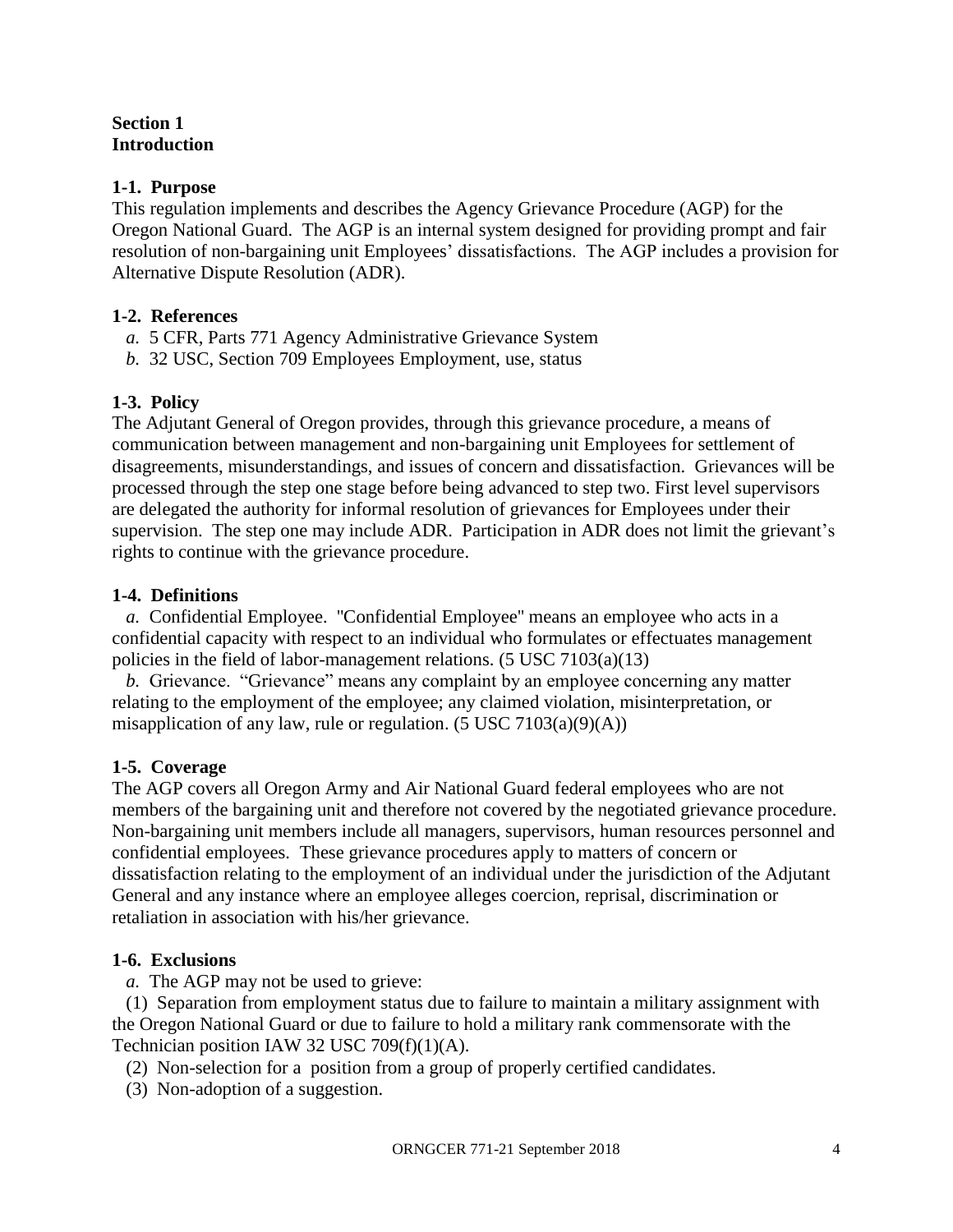(4) The results of a classification appeal.

- (5) The content of published Oregon National Guard regulations.
- (6) Any action or issue excluded from coverage of the negotiated grievance procedure.

*b.* The AGP may not be used to grieve a performance review or appraisal. However, a employee may appeal performance appraisals under procedures outlined in ORNGTPR 430/ORNGCER 430 Employee Performance Planning and Appraisal Program.

*c.* The AGP may not be used to grieve the following personnel actions if approved by the Adjutant General IAW 32 USC 702(f):

(1) Separation due to failure to meet military security standards.

(2) Separation for cause.

(3) Reduction in force, removal, suspension, furlough without pay, discharge from employment, or reduction in rank or compensation.

*d.* The AGP may be used to grieve a recommendation to take any action stated in paragraph (*c*) above, provided the Adjutant General has not made a final decision on the matter.

### **1-7. Right of All Parties to Seek Advice**

In the course of settling a grievance promptly and fairly, either at the step one or step two stage, Employees and/or supervisors may need to seek advice or assistance from other sources. The following sources are encouraged as opportunities for assistance:

*a.* A supervisor or management official of a higher grade than the immediate supervisor.

- *b.* The Human Resources, Labor Relations Specialist (HR-LRS).
- *c.* The State Equal Employment Manager (SEEM).

### **1-8. Rights of the Grievant**

*a.* An employee has the right to present a grievance free from restraint, coercion, discrimination, and reprisal.

*b.* An employee has the right to an appropriate amount of paid official time (usually up to four hours) for preparation as the grievance is elevated through the process.

*c.* An employee has the right to seek advice and be represented by someone of their own choosing.

#### **1-9. Representation**

When an employee designates another employee as a representative, the representative will:

*a.* Be free from restraint, coercion, discrimination, and reprisal.

*b.* Be authorized an appropriate amount of official time (usually up to four hours) for preparation as the grievance is elevated through the process.

#### **Section 2 Grievance Procedures**

### **2-1. The Grievance Procedure (Step One)**

*a.* Employees will present the grievance to their immediate supervisor orally and in writing. A grievance concerning a particular act or occurrence must be presented within thirty (30) calendar days of the date the employee became aware of the act or occurrence that gives rise to the grievance. However, an employee may present a grievance concerning a continuing practice or condition at any time.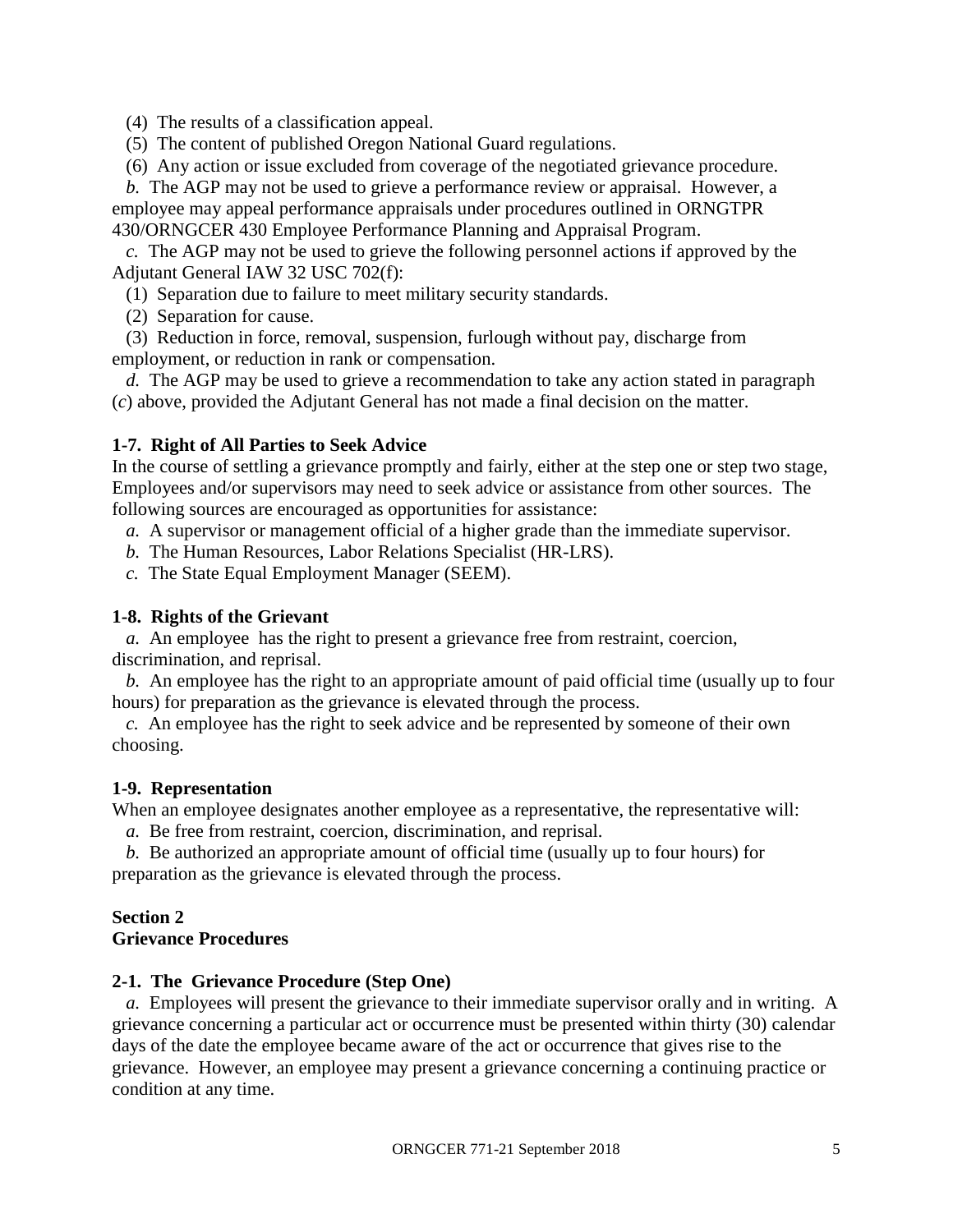*b.* If the grievance is not settled within seven (7) calendar days from the date it was received by the immediate supervisor, the Employee may within the next seven (7) calendar days proceed with the step two grievance procedure outlined below.

*c.* If either the supervisor or grievant requests ADR assistance from the HRO, the seven (7) calendar day requirement will be waived at the step one level until the HRO can explain the ADR process and options to parties involved. If the parties agree to ADR, the seven-calendarday requirement will be further waived until the ADR process is complete. If the ADR process is terminated, the seven calendar-day requirement will begin again on the day of ADR termination.

#### **2-2. The Grievance Procedure (Step Two)**

*a.* If the Employee who files the grievance is dissatisfied with the results of the step one procedure, he or she will inform the immediate supervisor and ask that the step two process be initiated. The supervisor will inform the employee of the step two grievance process and contact the HR-LRS. The supervisor will forward the written grievance to HR-LRS along with any supporting documents. The employee may also send a clarifying step two written grievance directly to HR-LRS.

*b.* Within seven (7) calendar days of receipt by HR-LRS of the step two grievance, the DHR will appoint a management official, who will be responsible to investigate and issue a decision on the step two grievance. To insure impartiality, the DHR will make every effort to appoint a management official from a component other than the one from which the grievance originated (ANG will investigate ARNG grievances and vice versa).

*c.* When the appointment is made, HR-LRS will immediately notify the grievant and supervisor. HR-LRS will provide the management official with the written grievance and all supporting documents and assist in coordinating contact between the management official and the parties involved.

*d.* Within ten calendar days of his or her appointment, the management official will investigate and **render a decision in writing** to the grievant and/or grievant's representative. To complete the investigation, the management official will review all material submitted and may consult with ORNG officials, supervisors and employees who may have knowledge and information concerning the grievance. The management official will meet separately with the parties in order to provide an opportunity to present information orally. The management official will maintain a summary of the oral information provided at the meetings. After the management official renders his or her decision, he or she will forward all documents associated with the grievance to HR-LRS.

*e.* If the grievant is not satisfied with the management official's decision, he or she may, within ten calendar days, forward a letter through the DHR to the Adjutant General requesting a review and final decision regarding the grievance.

#### **2-3. The Adjutant General's Review (Step Three)**

*a.* If the grievant requests an Adjutant General Review, he or she and/or their representative may request a meeting regarding the grievance with the Adjutant General. If such a request is received, the Adjutant General will meet with employee and/or the employee's representative as soon thereafter as possible.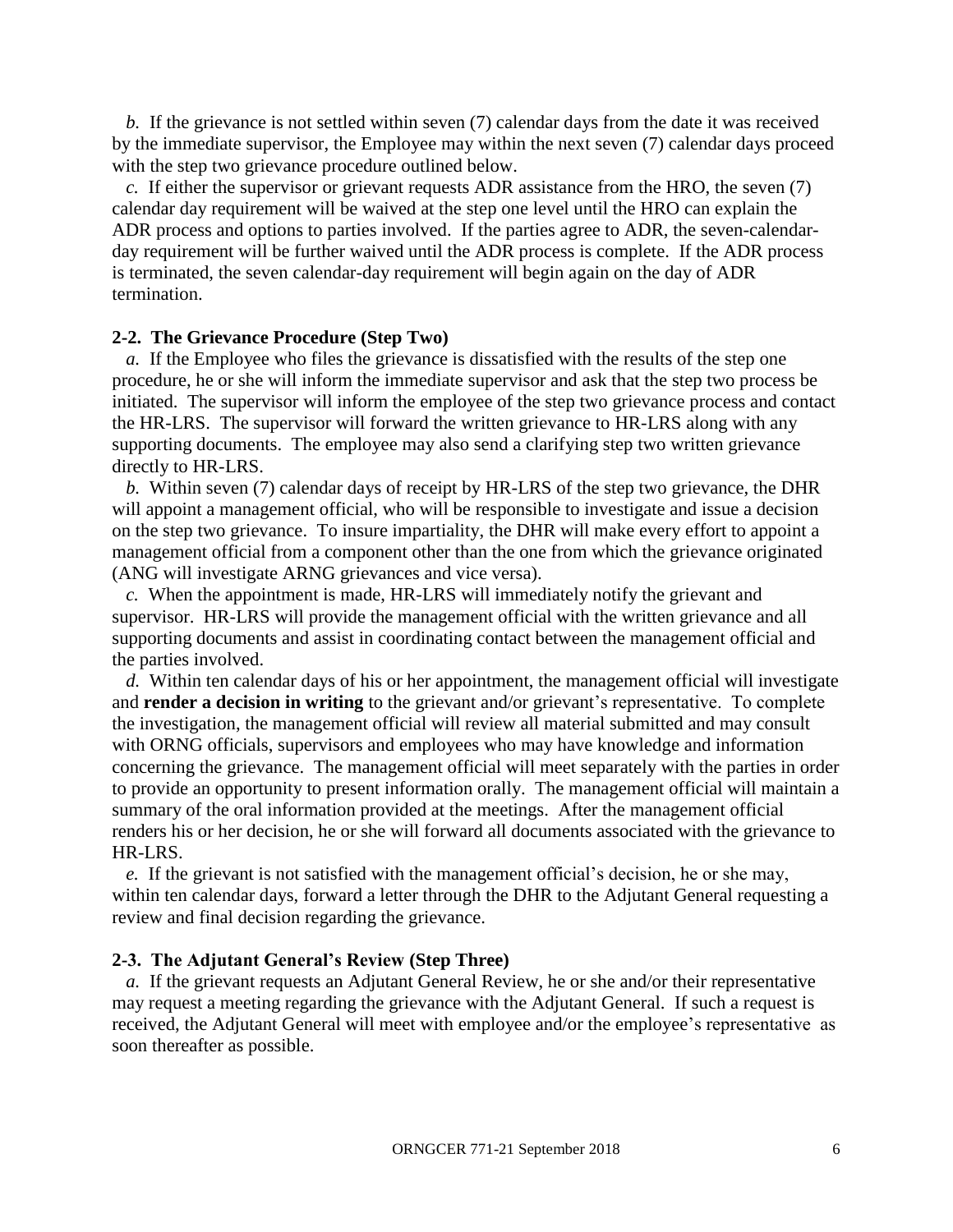*b.* The Adjutant General will render a written decision within fourteen calendar days after receipt of the request to review, or after the final meeting on the grievance if a meeting has been requested.

## **Section 3**

# **Alternative Dispute Resolution (ADR)**

### **3-1. General**

ADR is processes encompassing a broad range of joint problem solving techniques with the purpose of settling disagreements promptly, fairly and without litigation. ADR provides a tool for open and constructive communication that achieves early and effective resolution of disputes. ADR provides greater buy-in from the participants by helping them craft their own solutions.

## **3-2. Purpose**

ADR emphasizes cooperation and identifying underlying interests as a means of dealing with conflict. Unlike traditional win-lose methods of dispute resolution, ADR affords the parties processes, which discover and explore common ground and develop a solution that is satisfactory to all parties. Some of these processes are: Mediation, facilitation, conciliation, fact-finding and neutral evaluation.

## **3-3. Issues Appropriate for ADR**

ADR is a supplement, not a substitute, for traditional forms of conflict resolution. There are certain types of issues that are simply not appropriate for ADR. Examples include where there is a need to establish a precedent, maintain a policy position, or there is a desire to litigate. ADR may be the proper approach where a negotiated solution is an acceptable outcome, the dispute involves factual or other non-precedent-setting issues, or the traditional processes appear unlikely to successfully resolve the issue. ADR is also appropriate in situations where the parties want to settle the dispute promptly, the parties want to maintain, establish or restore a good working relationship, or the importance of the issue is minor compared to the potential cost and disruption that would occur if traditional dispute resolution methods were employed. Further ADR may be the better approach when an ADR neutral or panel of Subject Matter Experts (SME) is more likely to understand the complexities of the case than would a judge.

**Section 4 Mediation**

### **4-1. General**

Mediation is the primary method of ADR used in the ORNG. Mediation is a dispute resolution process that is intended to be non-adversarial in nature. There are no winners or losers, the focus is reconciliation between the disputing parties. This process is provided through the skills of a trained mediator.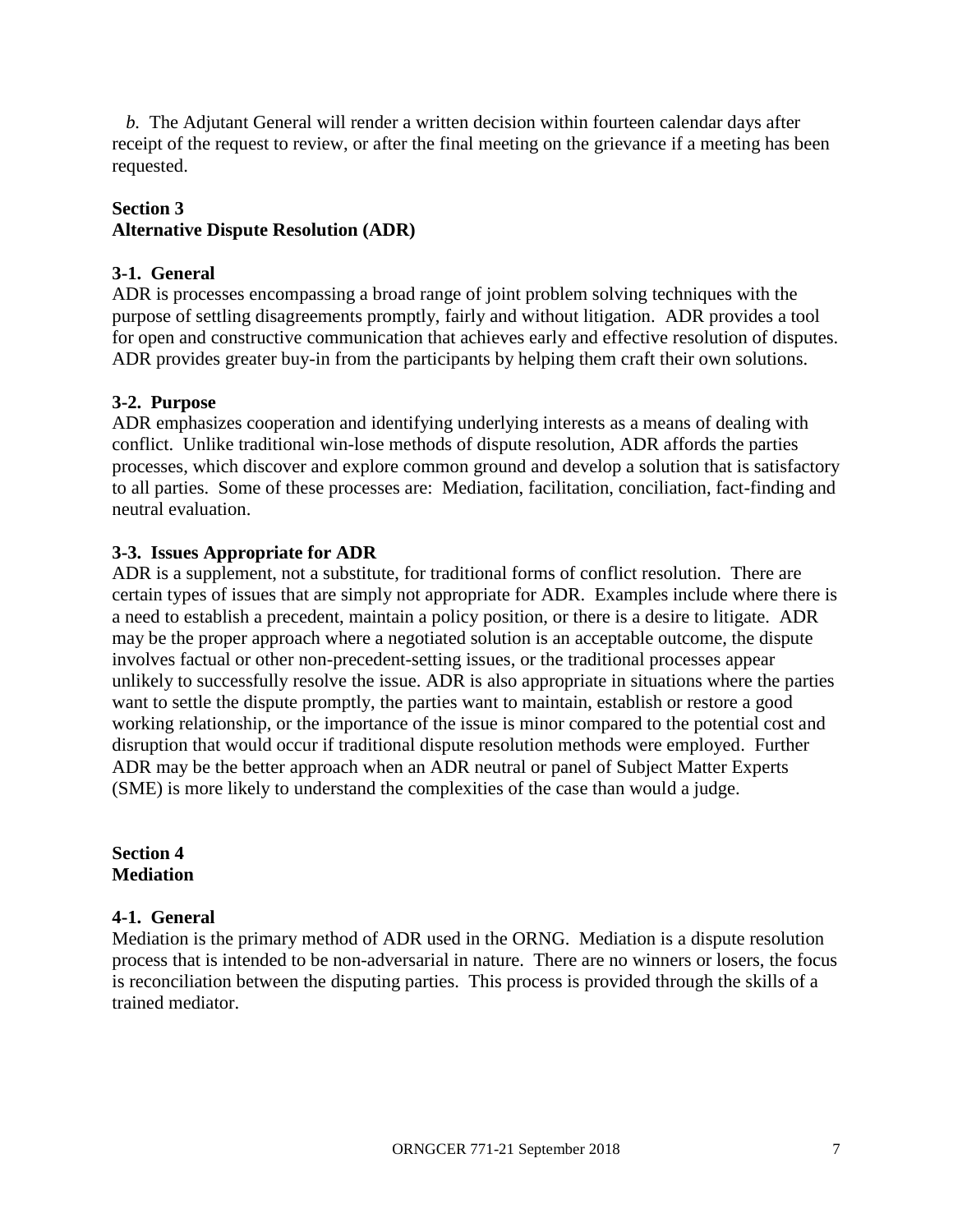The focus of mediation is a mutually satisfactory resolution of disputes. The bottom line with mediation is it is an opportunity for disputing parties to meet in a non-adversarial neutral party setting to resolve problems and reach an agreement.

# **4-2. Conditions for Mediation**

The issue in dispute must be under the control of local management. Both parties must agree to utilize mediation as a viable process to resolve the dispute. Both parties must understand that if they do not arrive at an agreement through mediation, the grieving party may continue to pursue the matter through the AGP.

# **4-3. Issues Appropriate for Mediation**

Any type of workplace dispute or area of employee dissatisfaction on a matter related to employment is appropriate for mediation. Interpersonal disputes that impact productivity and morale in the workplace, or are otherwise a concern to management in maintaining an efficient and effective work environment are appropriate for mediation.

# **4-4. Issues NOT Appropriate for Mediation**

- *a.* A definitive or authoritative resolution of the matter is required for precedential value.
- *b.* The matter involves significant questions of agency or NGB policy.
- *c.* The matter significantly affects persons or organizations who are not party to the grievance.
- *d.* When relief cannot be provided by the organization.

# **4-5. Timing of Mediation**

Mediation should be attempted at the earliest stage of a dispute, preferably at or before an agency grievance has been filed with the HR-LRS. However, if the grievant involves proposed discipline or adverse action, mediation may be attempted at management's discretion, but not after a decision has been presented.

# **4-6**. **Agreement**

The parties in dispute must first agree to mediation to attempt resolve their dispute.

# **4-7**. **Request for Mediation**

A request for mediation will be made through the grievant's supervisor, employee representative or EEO counselor to the HR-LRS as the agency point of contact (POC) for mediation. The agency POC will obtain the services of a qualified mediator/mediators (if a co-mediation is determined as the best course of action) either through its own list of mediators or through the Shared Neutrals program from the Portland Federal Executive Board. The selected mediator/mediators will notify the parties involved and develop a time that all parties can meet and begin the mediation process.

## **4-8. The Mediation Process**

*a.* The mediation process will take place in a neutral setting and should be held in the neutral location.

*b.* The parties will be seated in such a way that no one feels disadvantaged by the physical arrangement.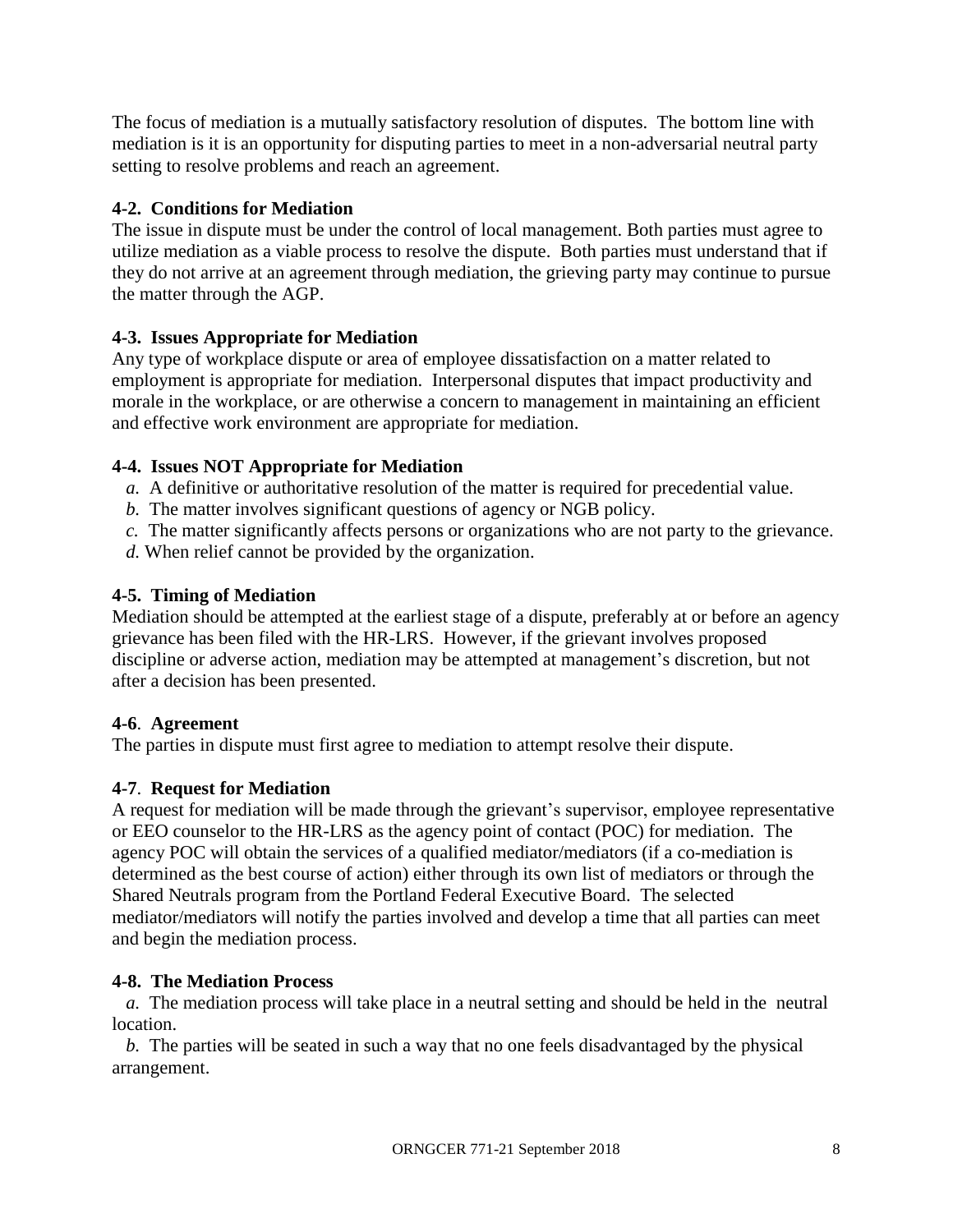*c.* The mediator/mediators will begin by explaining the mediation process and what the mediator's role is. The mediator will further request that each party be allowed to explain its position without interruption.

*d.* The mediator/mediators may request one or both parties to express its position, he/she may request to caucus, and the mediator will attempt to get the parties to communicate with each other on any unclear points.

*e.* If the parties are able to reach agreement, the mediator/mediators will record the agreement as dictated by the respondent and the grievant.

*f.* If the parties have exhausted all avenues and no agreement is reached, the mediator(s) will dismiss the parties. A record will be kept that merely states when the mediation took place and that no agreement was reached.

*g.* At this point, the grievant may continue with the grievance process to seek resolution as the previously filed grievance or complaint was merely held in abeyance pending the outcome of the mediation.

#### **4-9. Grievant's Responsibilities**

*a.* Have a clear idea of the problem and remedies. Remedies must be personal and cannot demand discipline of other employees or officials.

*b.* Have open communications. All information will be confidential (except information related to waste / fraud / abuse / illegal acts). (NOTE: If the written complaint or grievance did not fully state what is viewed to be the real problem, mediation is the place to state the grievants case as he/she sees it.)

*c.* Be prepared to state the real problem and request remedies verbally. Listen to the other party and the mediator before drawing conclusions.

*d.* The mediator/mediators are not judges or decision-makers, and do not decide on the outcome the disputants do. The grievant and the respondent develop the terms of the agreement or they decide that no agreement can be reached.

#### **4-10. Respondent's Responsibilities**

*a.* Study the complaint and requested remedies prior to mediation. Remedies should be personal only, as discipline of employees or officials may not be requested as an appropriate remedy.

*b.* Obtain expert advice from a technical representative, if necessary.

*c.* Consider the complaint from different perspectives. Investigate opportunities for acceptable compromise.

*d.* Maintain open communication during the mediation process.

*e.* Make every effort to determine the real or underlying problem.

*f.* Listen carefully to the other party and the mediator before making a decision. The mediator is not a judge or decision-maker, and does not decide on the outcome; the parties do. The grievant and the respondent develop the terms of the agreement or they decide that no agreement can be reached.

#### **4-11. Office of Primary Responsibility**

The mediation program for the Oregon Army and Air National Guard will be the responsibility of the DHR and administered by the HR-LRS. One or both parties to a dispute must contact the HR-LRS when both parties agree to utilize the mediation process. Once a case has been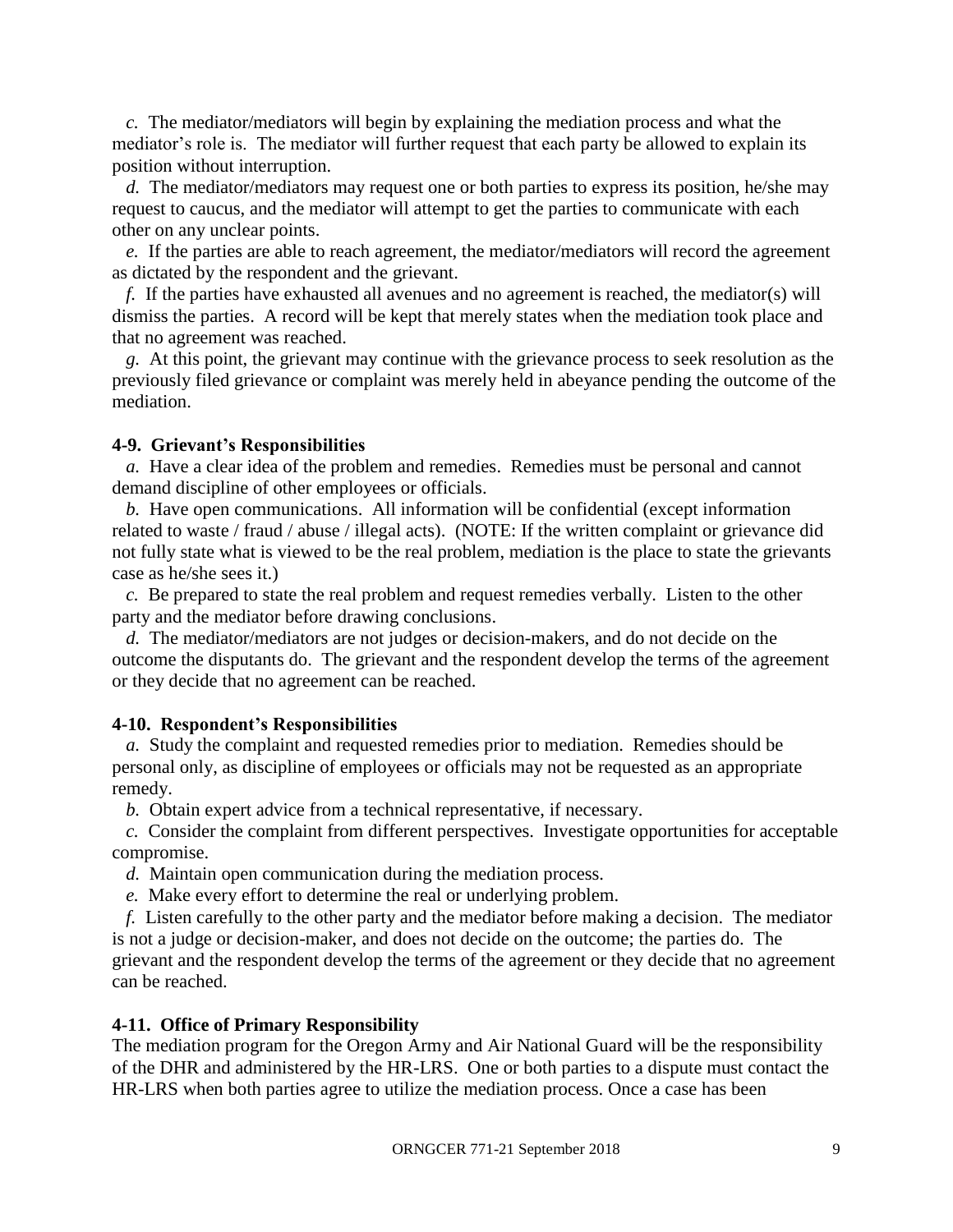established for mediation, the HR-LRS will select a mediator and notify the individuals. The mediator will be notified by letter and be supplied an information sheet containing the names of the parties and the telephone numbers of all parties involved in the mediation. The parties will decide upon the dates and times for mediation with the mediator.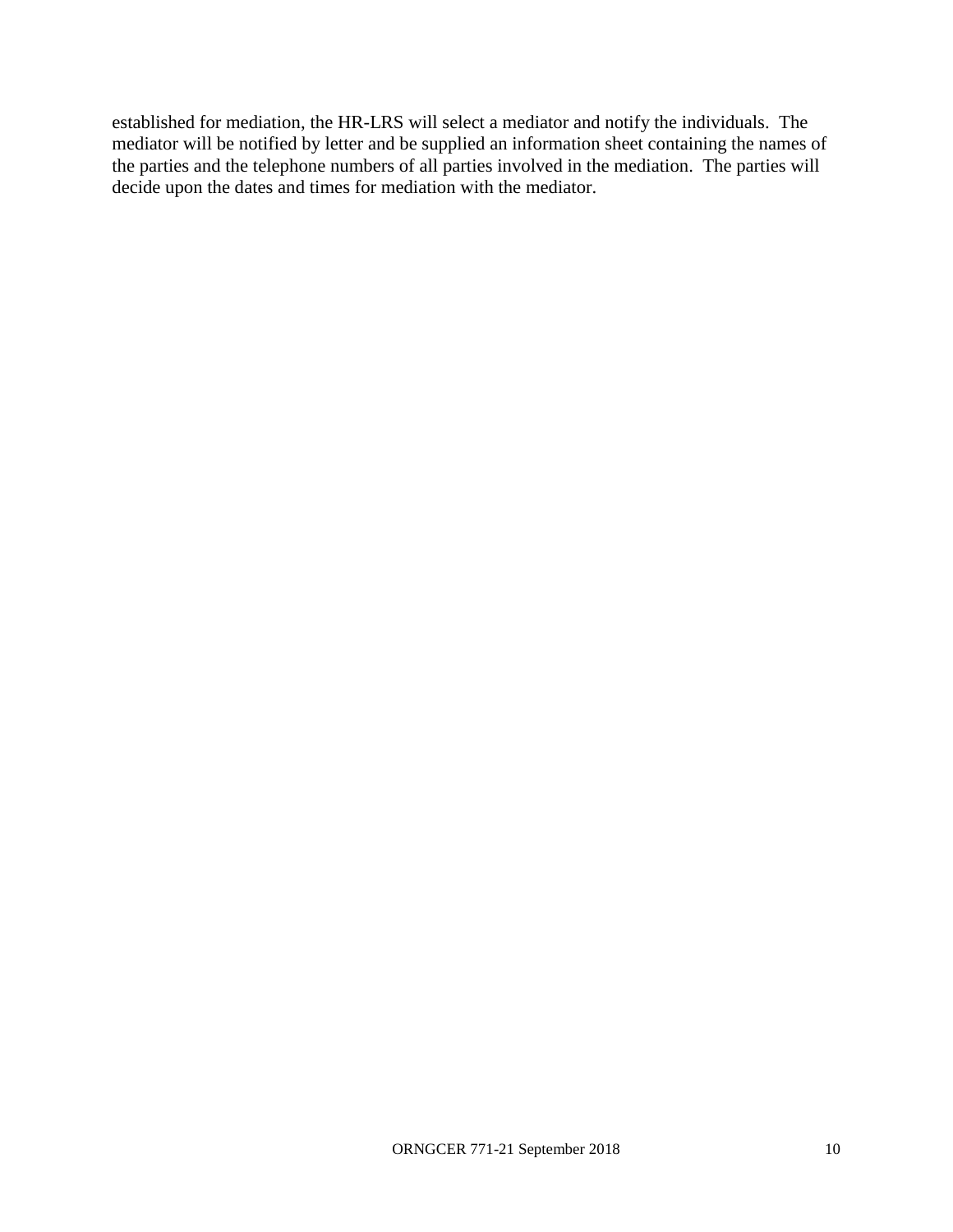### **Appendix A – References**

**Section I – Required Publications**

**ORNGCER 430** Employee Performance Planning and Appraisal Program

**Title 5 CFR, Administrative Personnel** Parts 771 Agency Administrative Grievance System

**Title 5 USC Government Organization and Employees** Section 7103 Definitions; Application

**Title 32 USC, National Guard** Section 702 Issue of Supplies Section 709 Employees: employment, use, status

## **The Collective Bargaining Agreement between the ORNG and AFGE Local 2986.**

**Section II – Related Publications** This section contains no entries.

**Section III –Prescribed Forms** This section contains no entries.

**Section IV – Referenced Forms** This section contains no entries.

**Glossary**

**Section I – Abbreviations**

**ADR** Alternative Dispute Resolution

**AGP** Agency Grievance Procedure

**ANG** Air National Guard

**ARNG** Army National Guard

**CFR** Code of Federal Regulations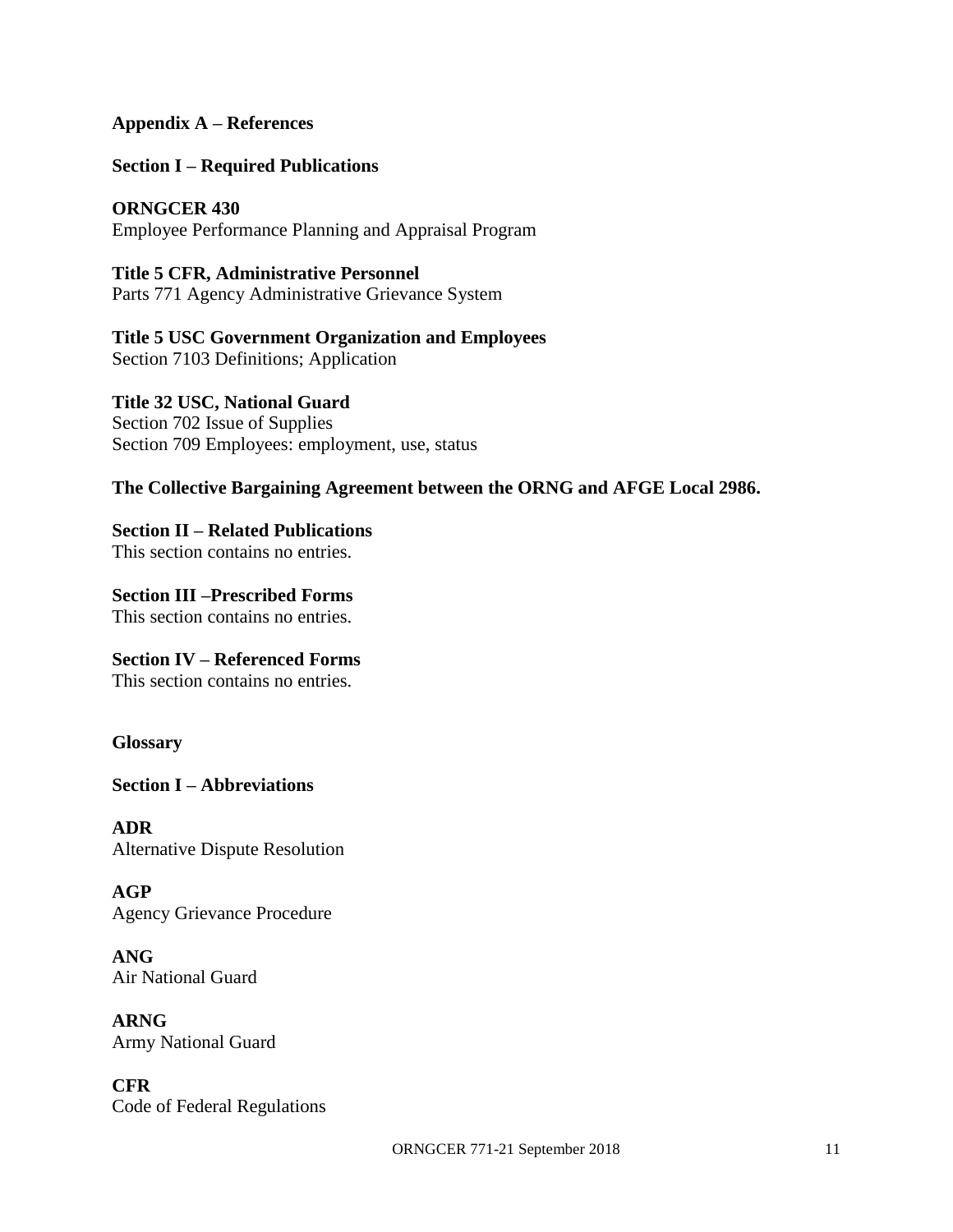**DHR** Director of Human Resources

**EEO** Equal Employment Opportunity

**HR-LRS** Human Resources Labor Relations Specialist

**IAW** In Accordance With

**HRO** Human Resources Office

**NGB** National Guard Bureau

**ORNG** Oregon National Guard

**POC** Point of Contact

**SEEM** State Equal Employment Manager

**SME** Subject Matter Expert

**USC** United States Code

**Section II – Terms**

# **Code of Federal Regulations:**

The Code of Federal Regulations (CFR) is the codification of the general and permanent rules published in the Federal Register by the executive departments and agencies of the Federal Government.